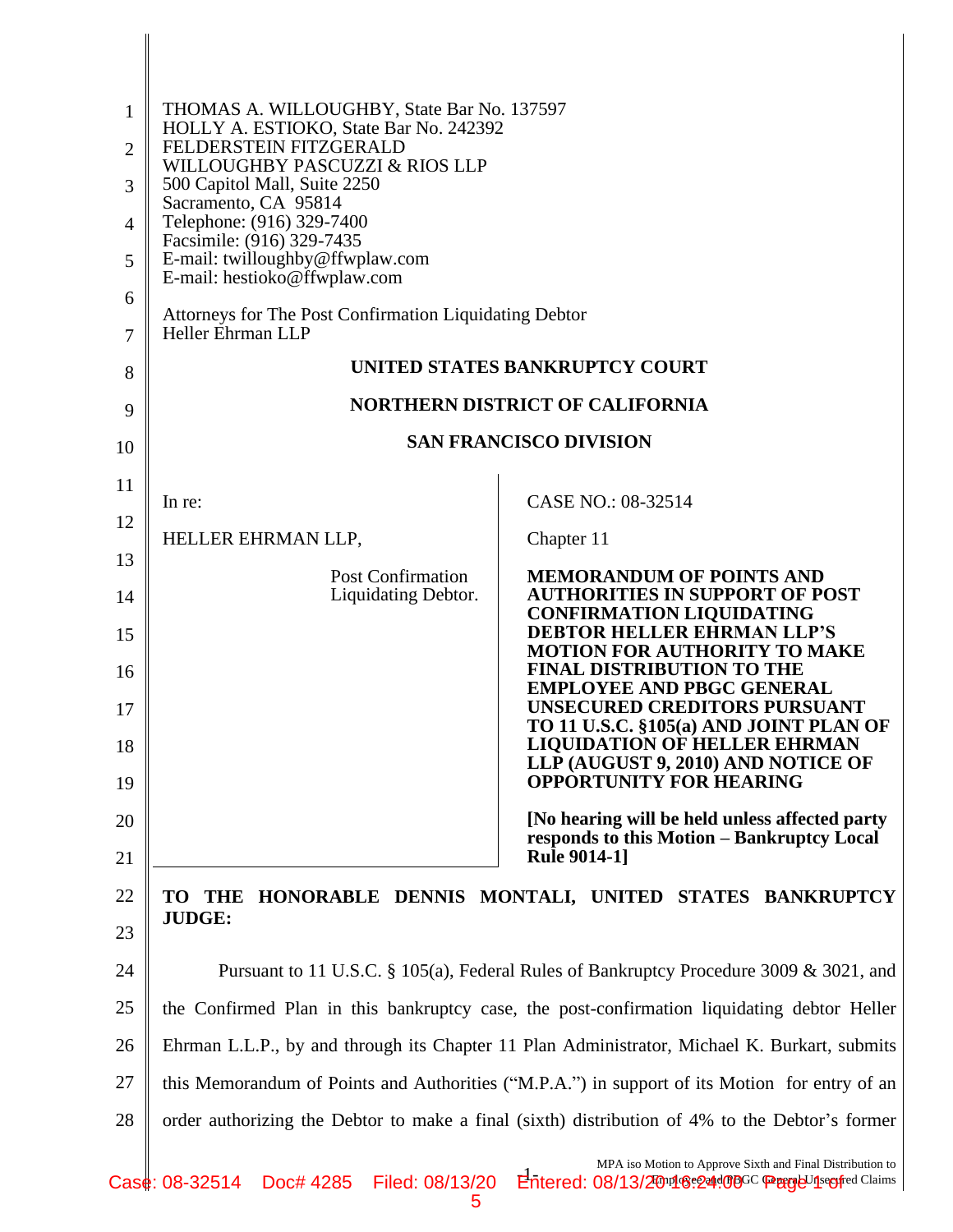| $\mathbf{1}$   | employee and Pension Benefit Guaranty Corporation general unsecured claimants and for related                                                                                                       |  |
|----------------|-----------------------------------------------------------------------------------------------------------------------------------------------------------------------------------------------------|--|
| $\overline{2}$ | relief as set forth in the Motion. <sup>1</sup>                                                                                                                                                     |  |
| 3              | <b>FACTUAL BACKGROUND</b><br>I.                                                                                                                                                                     |  |
| $\overline{4}$ | The Factual Background has been set forth in the accompanying Motion, and those facts are                                                                                                           |  |
| 5              | fully incorporated into this M.P.A.                                                                                                                                                                 |  |
| 6              | <b>II. LEGAL ARGUMENT</b>                                                                                                                                                                           |  |
| $\overline{7}$ | Federal Rule of Bankruptcy Procedure 3021 provides that, "after a plan is confirmed,                                                                                                                |  |
| 8              | distribution shall be made to creditors whose claims have been allowed" The rule "does not                                                                                                          |  |
| 9              | provide guidance concerning when distribution should occur," but "[d] istribution is made in                                                                                                        |  |
| 10             | accordance with the terms of the confirmed plan. Thus, the timing of distribution and manner of                                                                                                     |  |
| 11             | distribution may be covered in the plan. Rule 3021 allows maximum flexibility to the drafter                                                                                                        |  |
| 12             | of the plan in the area of distribution." 9 Collier on Bankruptcy ¶ 3021.01 (A. N. Resnick and                                                                                                      |  |
| 13             | H. J. Sommer, eds. 16 <sup>th</sup> ed. 2018) (emphasis added).                                                                                                                                     |  |
| 14             | Here, the Confirmed Plan at section 5.20 states, <i>inter alia</i> , that:                                                                                                                          |  |
| 15             | "Distributions to holders of Allowed Claims in Classes 7 through 9 shall be made as soon as                                                                                                         |  |
| 16<br>17       | practicable as determined by the business judgment of the Plan Administrator based<br>upon the amount of funds to be distributed relative to the administrative costs of making a<br>distribution;" |  |
| 18             | and,                                                                                                                                                                                                |  |
| 19             | "Except as otherwise agreed by the holder of a particular Claimall amounts to be paid by                                                                                                            |  |
| 20             | the Liquidating Debtor under the Plan shall be distributed in such amounts and at such<br>times as is reasonably prudent, in the form of interim and/or final distributions, with                   |  |
| 21             | sufficient reserves established to satisfy the reserve requirements for Disputed Unsecured<br>Claims, Professional Fees and anticipated Plan Expenses."                                             |  |
| 22             |                                                                                                                                                                                                     |  |
| 23             | Plan at § 5.20 (Emphasis added).                                                                                                                                                                    |  |
| 24             | Thus, the Plan provides that the Plan Administrator may make "interim and/or final                                                                                                                  |  |
| 25             | distributions" at such times and in such amounts that he deems "reasonably prudent" and                                                                                                             |  |
| 26             | according to his "business judgment."                                                                                                                                                               |  |
| 27             |                                                                                                                                                                                                     |  |
| 28             | <sup>1</sup> Unless otherwise noted, all capitalized terms shall have the same meaning as set forth in the<br>Motion.                                                                               |  |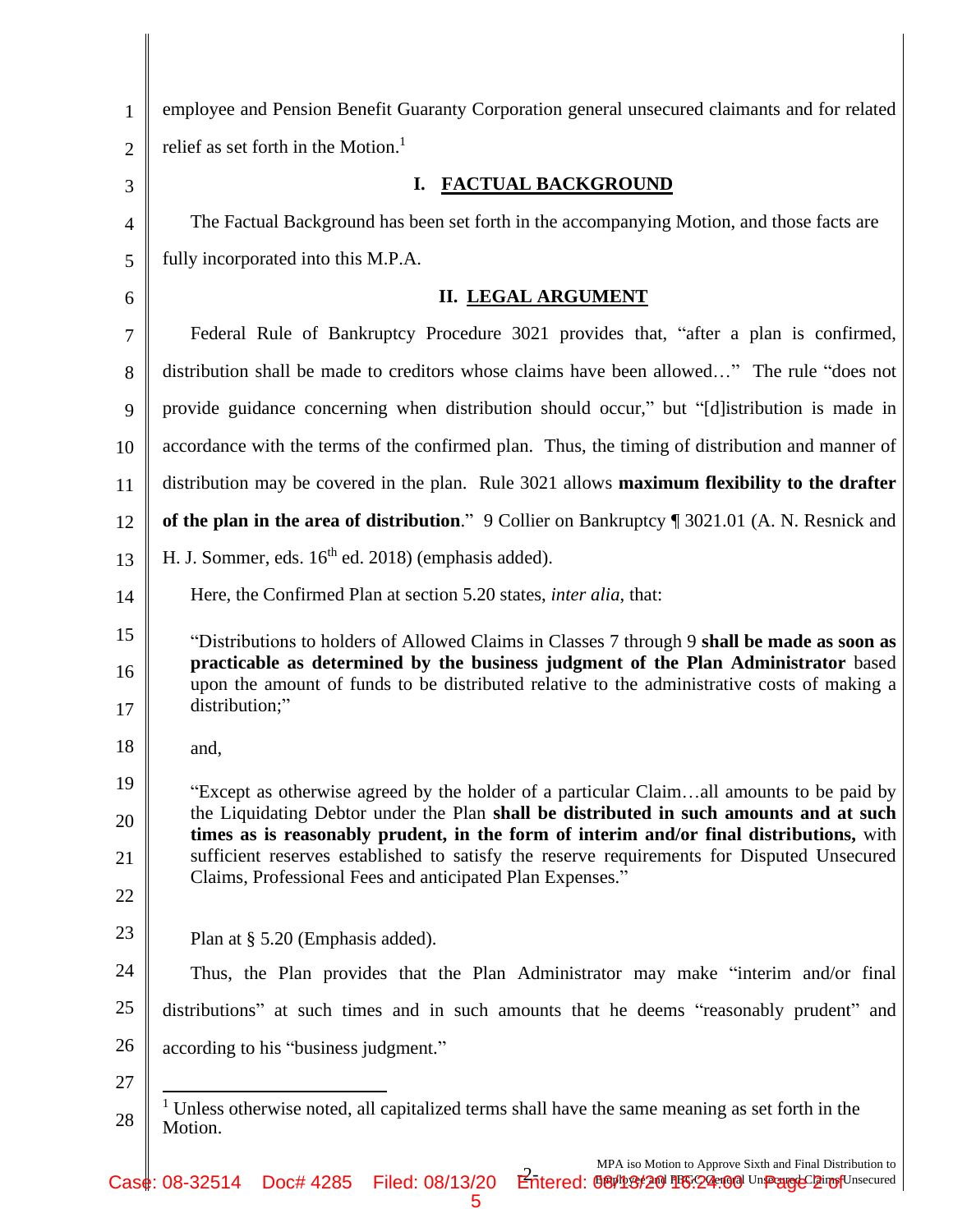In addition, the Plan provides that the Court has jurisdiction over this matter and shall retain jurisdiction, *inter alia*, "To approve interim and/or final distributions to creditors, including the approval of any publication notices, which the Plan Administrator in his sole discretion believes should be noticed to creditors." *See* Plan, Article IX, Retention of Jurisdiction, at (xiii).

1

2

3

4

5 6 7 8 9 10 11 12 13 14 15 16 11 U.S.C. § 105(a) provides, "The court may issue any order, process, or judgment that is necessary or appropriate to carry out the provisions of this title." Interim distribution orders are authorized under section 105(a). *In re Frantz*, 2020 U.S. Dist. LEXIS 51778 at \*38 (citing *In re Bird*, 565 B.R. 382, 400 (Bankr. S.D. Tex. 2017) ("The Code does not bar an interim distribution, and when it benefits the estate to do so, the Court is authorized to approve any interim distribution using its authority pursuant to  $\S$  105(a). Here, the interim distribution will maximize distribution to the creditors because it will decrease the amount lost to bank fees. Stated differently, an interim distribution right now is in the best interests of the estate."). The Plan also provides that the Court has jurisdiction over this matter and shall retain jurisdiction, *inter alia*, "To approve interim and/or final distributions to creditors, including the approval of any publication notices, which the Plan Administrator in his sole discretion believes should be noticed to creditors." *See* Plan, Article IX, Retention of Jurisdiction, at (xiii).

17 18 19 20 21 22 23 In addition, although Bankruptcy Rule 3009 provides for payment of dividends to creditors in a Chapter 7 case, a bankruptcy court, by order, may provide for distributions under Rule 3009, superseding the rule's contemplation of a Chapter 7 case. See 9 Collier on Bankruptcy ¶ 3009.02  $(A. N. Resnick and H. J. Sommer, eds. 16<sup>th</sup> ed. 2018)$  ("Rule 3009 does not eliminate court participation in the distribution process, and circumstances may require a court order in connection with distributions (e.g., to approve interim distributions or when the trustee fails to act.").

24 25 26 27 28 Bankruptcy courts have granted similar requests to make an estimated one-time final distribution to employees. *See, e.g.,* Order Authorizing One-Time Distribution to Debtor's Employees (Union and Non-Union), Dkt. No. 5136 in Tri Valley Growers, Bankruptcy Case No. 00-44089 in the United States Bankruptcy Court for the Northern District of California, a true and correct copy of which is attached as Exhibit 4 to the Request for Judicial Notice filed herewith.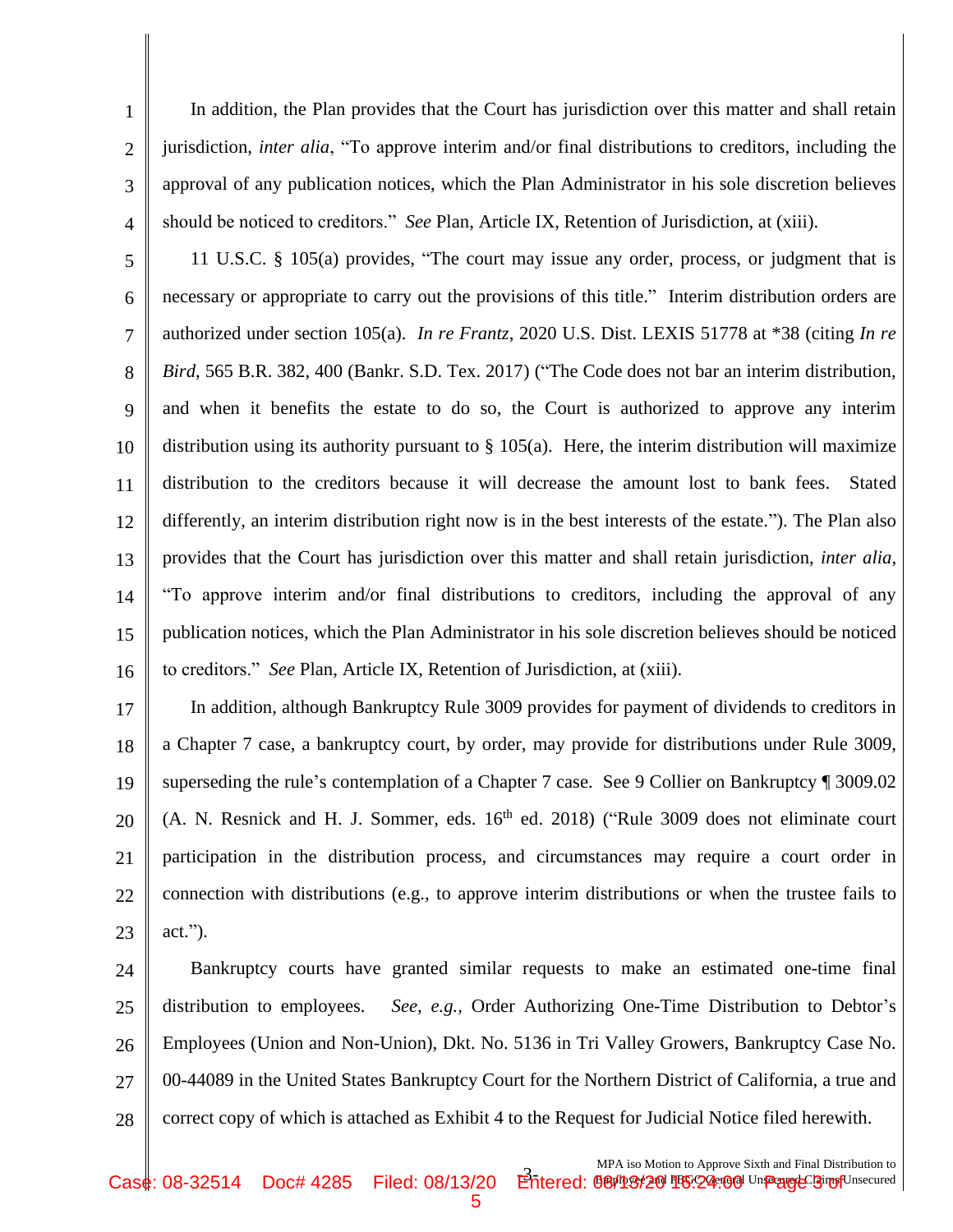1 2 3 4 5 6 7 8 Because of the time-consuming and expensive process involved, the Plan Administrator is requesting to make a final distribution of 4% to the Employee and PBGC claimants now, ahead of the final distribution that soon will be made to non-employee general unsecured creditors in this case. The proposed 4% distribution percent roughly approximates the anticipated distribution percentage that will be paid to the other, non-employee general unsecured creditors in the final distribution on their claims, although it is possible that the actual distribution percentage ultimately paid to the non-employee general unsecured creditors may be slightly higher or lower than 4%.

9 10 11 12 13 14 15 16 Nevertheless, the Plan Administrator believes that the benefits of obtaining authorization for, and making, this final distribution to the Employee and PBGC claimants now outweighs the risk of any potential discrepancy that may occur. Approving this final distribution will not only allow the Debtor to close the case by year's end, but it will avoid the need to make a second distribution to Employees, and PBGC claimants should the actual final distribution percentage differ, which will result in the avoidance of substantial additional costs and expenses to the estate. Therefore, the Plan Administrator believes that approval of the proposed Final Employee and PBGC Distribution is in the best interests of creditors.

17 18 19 20 21 22 23 As discussed in the First, Second, Third, and Fourth Distribution Motions (hereafter collectively referred to as the Prior Distribution Motions), and approved in the Orders thereto, and/or consistent with Articles 1.54, 1.58, 1.137, 4.8, 4.9, 4.10, 5.20, 5.21, 5.22(i), (iv), (vi) & (vii), 5.26 and 5.31 of the Plan, no distribution will be made with respect to De Minimis Claims, disallowed Disputed Claims, Unliquidated Claims, Late-Filed Claims, or Subordinated/Interest Claims (as defined and discussed in Prior Distribution Motions and their exhibits/amended exhibits). Burkart Decl. at ¶ 25.

24 25 26 27 28 A reserve account has been established with respect to De Minimus Claims and Disputed Claims consistent with the Plan. Claims that are no longer De Minimus as of the Final Employee and PBGC Distribution have been included on Exhibit 1 and/or Exhibit 2 and will be paid in this final distribution. Employee Claims that are still De Minimus as of the Final Employee and PBGC Distribution will not receive a distribution, and the funds once reserved for those claims